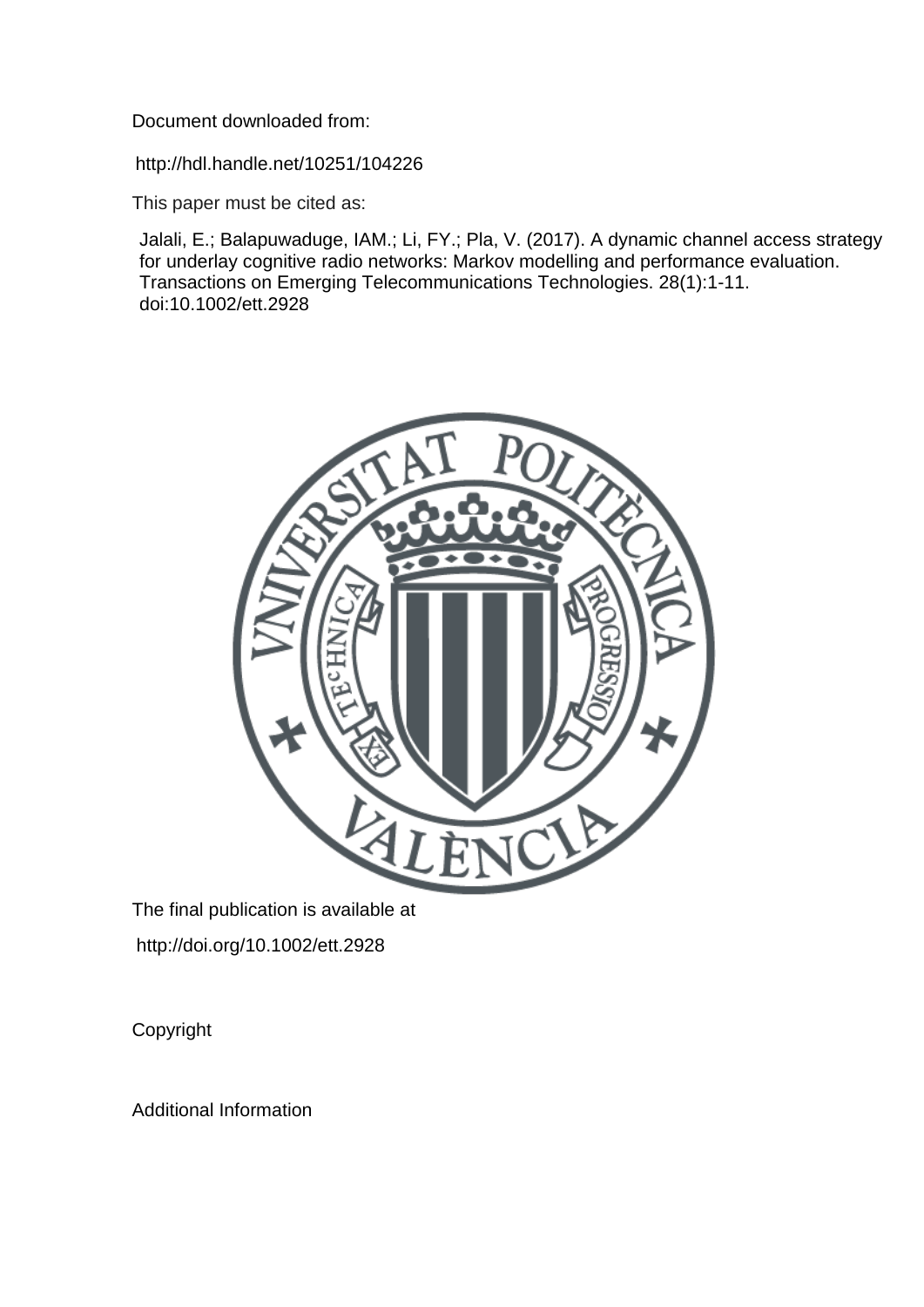# <span id="page-1-1"></span>RESEARCH ARTICLE

# **A Dynamic Channel Access Strategy for Underlay CRNs: Markov Modeling and Performance Evaluation**

Elmira Jalali<sup>1</sup>, Indika A. M. Balapuwaduge<sup>1</sup>\*, Frank Y. Li<sup>1</sup>, and Vicent Pla<sup>2</sup>

 $^1$ Department of Information and Communication Technology, University of Agder (UiA), N-4898 Grimstad, Norway 2 ITACA , Universitat Politècnica de València, 46022, València, Spain

# **ABSTRACT**

Unlike in overlay cognitive radio networks, secondary users (SUs) in underlay cognitive radio networks can access licensed spectrum even at the presence of a primary user (PU), given that the interference caused by the secondary transmission is lower than a pre-specified threshold. Based on this underlay access principle, we propose in this paper a dynamic channel access strategy for multi-channel cognitive radio networks. Different from existing underlay access techniques, channel assembling, spectrum adaptation and restricted channel occupancy are also considered in the proposed strategy in order to achieve better performance in the secondary network. The system performance is evaluated for both primary and secondary networks and a comparison analysis is carried out to assess the cost against the gain. Numerical results demonstrate that the proposed underlay channel access strategy outperforms the corresponding overlay strategy in terms of secondary network capacity, blocking probability and dropping probability. The cost and gain analysis identifies appropriate traffic conditions under which the overall system performance could be improved by employing the proposed underlay strategy. Copyright © 0000 John Wiley & Sons, Ltd.

## <sup>∗</sup>**Correspondence**

I. A. M. Balapuwaduge, Department of Information and Communication Technology, University of Agder (UiA), N-4898 Grimstad, Norway.

E-mail: indika.balapuwaduge@uia.no

# <span id="page-1-0"></span>**1. INTRODUCTION**

Cognitive radio (CR) is envisaged as one of the enabling technologies for the next generation heterogeneous wireless network [\[1\]](#page-9-0). Various mobile and wireless networks for intelligent transportation, public safety, emergency as well as military communications can take the advantage of the CR concepts in order to achieve more reliable communication [\[2\]](#page-9-1). Depending on how the licensed spectrum is accessed, the operation mode of cognitive radio networks (CRNs) can be classified into overlay and underlay [\[3\]](#page-9-2). In overlay cognitive radio (OCR), a channel can be accessed by an SU if and only if the primary user (PU) signal is absent [\[5\]](#page-9-3), [\[6\]](#page-9-4). Consequently, SUs can only transmit during the idle periods without being subject to explicit interference constraints within the allocated band. On the other hand, given that PU signals may be successfully decoded if the interference generated by the other sources is tolerable [\[7\]](#page-9-5), SUs can access the spectrum even when there is an active PU transmission as long as the generated interference at the PU receiver is lower than a pre-defined threshold. This fact evolved the concept of underlay cognitive radio (UCR) [\[8\]](#page-9-6), [\[9\]](#page-9-7). The main advantages of the UCR techniques include further improvement of secondary network performance and efficient spectrum utilization. Additionally, recent research attempts enable also hybrid access in CRs based on both overlay and underlay paradigms [\[4\]](#page-9-8), [\[10\]](#page-9-9)-[\[12\]](#page-9-10).

To provide services to SUs, the accessibility of channels and the capability to complete transmissions without interruptions are of significance. For instance, in emergency communications over the *overlay mode*, it might be unfeasible to find an idle channel for an SU service when most of the spectrum is occupied by the licensed users [\[13\]](#page-9-11). Generally speaking, it is difficult to find a workable solution to solve this problem in the overlay mode since SUs cannot perform simultaneous transmissions on the same channel together with PUs. This observation triggered our motivation to propose a channel access strategy based on the *underlay access mode*.

The channel access strategy proposed in this paper is a continuation of our earlier work in [\[14\]](#page-10-0) and [\[15\]](#page-10-1) in which we proposed several *overlay* channel access strategies for multi-channel CRNs with channel assembling and spectrum adaptation. In this paper, we extend those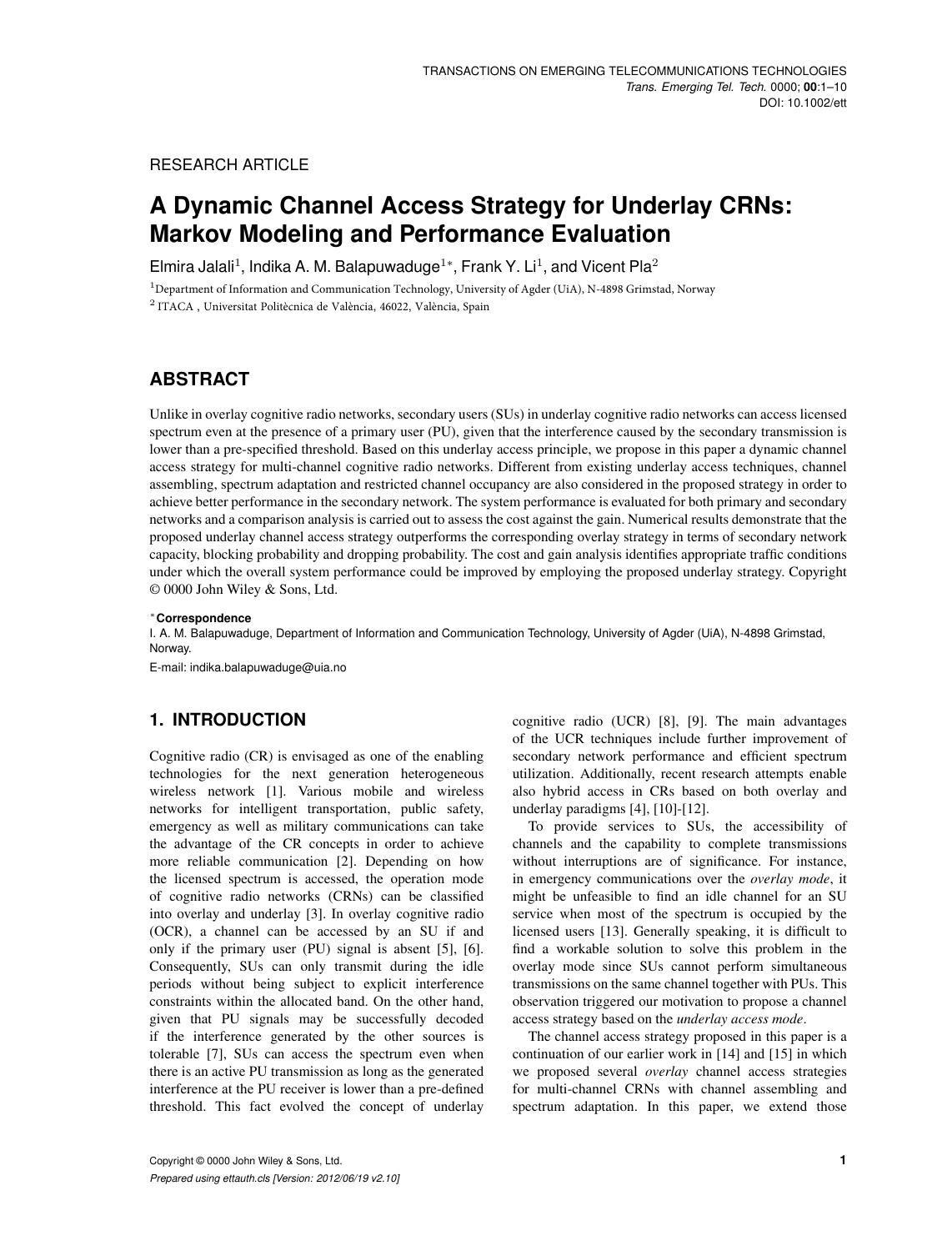techniques and propose a channel access strategy for UCR networks. The main idea of this work is to jointly apply channel assembling and spectrum adaptation with underlay channel access in order to improve SU network performance.

The contributions of this work can be summarized as follows:

- A new channel access strategy is proposed for UCR networks as an extension to an existing overlay channel allocation strategy investigated in [\[14\]](#page-10-0) and [\[15\]](#page-10-1).
- A continuous time Markov chain (CTMC) model is developed to evaluate the system performance of *both primary and secondary networks* with respect to throughput, blocking probability, forced termination probability and the average number of commenced services.
- A cost against gain analysis[∗](#page-2-0) is presented and it can be used to decide the applicability of the proposed solution for a given traffic scenario.

The remainder of this paper is organized as follows. In Sec. 2, we give an overview of the related work. In Sec. 3, the system models, including the proposed channel access strategy, are explained. By providing the theoretical analysis in Sec. 4, different CTMC models are developed to analyze the system performance. Numerical results are presented in Sec. 5 while Sec. 6 features the paper's conclusion.

## **2. RELATED WORK**

Several underlay channel access techniques have been proposed in the literature to enhance the system performance of CRNs in terms of various parameters. In [\[9\]](#page-9-7), a channel access scheme for UCR was proposed considering PUs' interference constraints. As illustrated in the simulation results presented therein, the overall throughput of the secondary network can be increased significantly. However, other performance improvement techniques such as channel assembling or spectrum adaptation were not addressed in [\[9\]](#page-9-7). In [\[12\]](#page-9-10), a hybrid strategy which combines both overlay and underlay schemes was proposed to reduce interfering probability. In that work, interfering is said to occur when the SU causes higher-than-threshold interference to the PU receiver. As depicted in the numerical results therein, the proposed strategy improves the system interfering probability performance. Anyhow, [\[12\]](#page-9-10) does not take the multi-channel scenario into account when proposing the hybrid strategy for CRNs.

Furthermore, a resource allocation framework was presented in [\[16\]](#page-10-2) for UCR networks. In that study,

<span id="page-2-1"></span>

**Figure 1.** Network scenario of a CRN with centralized architecture.

both quality of service (QoS) for SUs and interference constraints for PUs were considered in order to provide satisfactory services for both networks. Several performance metrics such as outage probability, total throughput and the number of admitted secondary users are investigated for performance evaluation. However, the effect on dropping probability of ongoing calls has not been investigated in [\[16\]](#page-10-2).

To summarize, most papers which study channel allocation for UCR networks did not take into account the tradeoff between interference mitigation in the primary network and the QoS improvement of the secondary network. This work combines the technique based on partial channel occupancy with channel aggregation and spectrum adaptation and studies the tradeoff between SU capacity gain and PU capacity loss under the UCR regime.

# **3. SYSTEM MODEL**

The considered network scenario and the assumptions are explained in the following subsection.

## **3.1. Network Scenario and Assumptions**

In this paper, we perform a flow-level analysis which captures the dynamics related to the arrivals and departures of PU and SU services. Consider a multi-channel CRN consisting of  $M \in \mathbb{Z}^+$  primary channels and a number of PUs and SUs. Here  $\mathbb{Z}^+$  denotes the set of positive integers. The channel allocation of the CRN is performed by a central controller [\[17\]](#page-10-3) as shown in Fig. [1.](#page-2-1) In this network, the central controller is connected to several coordinated base stations and it makes decisions on channel allocation and spectrum handoff.

The traffic arrival of both PU and SU services is assumed to be independent Poisson processes with arrival rates  $\lambda_P$  and  $\lambda_S$  respectively. This assumption is reasonable as long as the number of users is much greater than the number of available channels [\[18\]](#page-10-4). The service times for PU services, and the volume of information to transfer for SU services are exponentially distributed, with corresponding service rates per channel  $\mu_P$  and  $\mu_S$ respectively.

While a PU service requires not more than one single channel, an SU service may assemble multiple channels if

<span id="page-2-0"></span><sup>∗</sup>The cost against gain is analyzed in terms of PU capacity loss and SU capacity gain observed in the proposed strategy in comparison with the legacy system.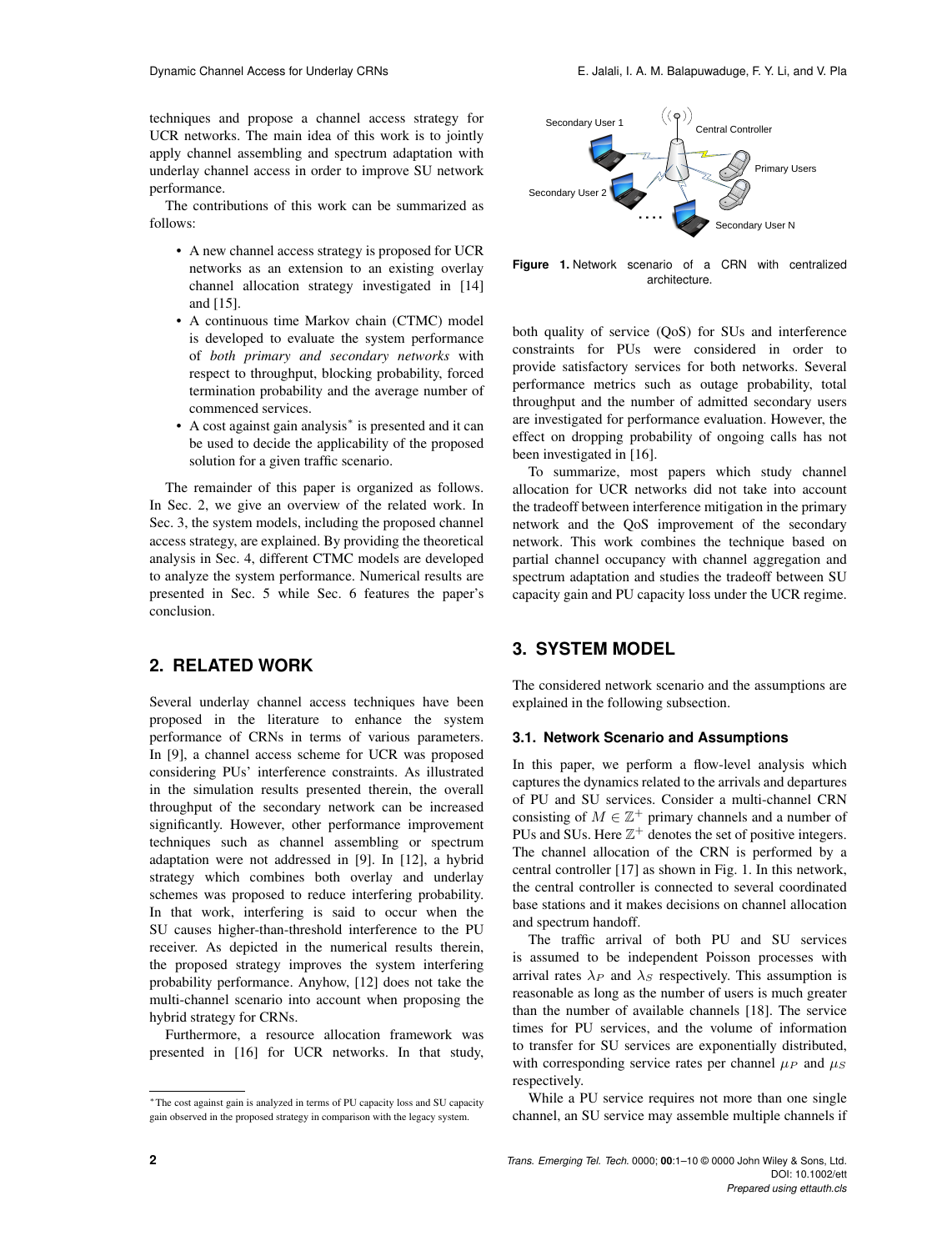available. All channels are assumed to be homogeneous. Thus, the service rate of  $k$  assembled channels in a secondary network equals to  $k\mu<sub>S</sub>$  for SU traffic. Other than this, we assume that the sensing and spectrum adaptation latency is negligible in comparison with the duration between two consecutive service events. In this study, the proposed underlay channel access strategy follows the same principle as presented in [\[14\]](#page-10-0) as discussed below, but it is tailored to the underlay CRNs. In this paper, we focus on the analysis for non-real-time services.

## **3.2. Dynamic Channel Access Strategy with UCR**

The proposed strategy in this paper is referred to as underlay dynamic channel access (UDCA) and it includes channel aggregation, *channel sharing*[†](#page-3-0) and spectrum adaptation for multi-channel CRNs. Those three methods are briefly explained follows.

- By *channel aggregation*, it is meant that one SU service can utilize multiple channels if available in order to provide higher data rate services for the SU flow.
- Through *spectrum adaptation*, an ongoing SU service may perform spectrum handoff to another channel once a PU activity appears on the current channel. In addition, the number of occupied channels can also be adjusted according to the availability of vacant channels.
- Channel sharing means that two SU services or one SU service and one PU service may co-exist in one channel.

Different from the overlay access paradigm, a single channel can be shared by either two SU services with half channel occupancy (HCO), or one PU and one SU service with partial channel occupancy (PCO) as mentioned below. In PCO, we define a configurable parameter,  $\alpha$ , where  $0 \le \alpha \le 0.5$ , as a scaler indicating the channel occupancy level of an SU service when co-existing with a PU in the PCO mode. For instance,  $\alpha = 0.2$  means that the exact proportion of the achievable data rate per channel (which can be translated into the fraction of  $\mu<sub>S</sub>$ ) that an SU service obtains is 20% when co-existing with a PU service on the same channel. However, the specifications of the physical layer techniques underlying this PCO are beyond the interest of this study. Consequently, the service rate of a channel in a secondary network with PCO scalar  $\alpha$  equals to  $\alpha \mu_S$ . In this study, an upper bound for  $\alpha$  is imposed on purpose in order to keep the *priority access* privilege of the PUs and to minimize the interference occurred at the PU receiver. Moreover, this PCO scaler  $\alpha$  is considered homogeneous across all channels in the considered UCR network. It is clear that, in this strategy, PUs are willing to cooperate with SUs. We can assume, for instance, that

the SUs with PCO may cooperatively relay the primary data to its destination during the SU's service time. These relaying services of SUs would compensate the amount of PU network's sacrifice [\[19\]](#page-10-5).

According to our strategy, each PU service can be accommodated with single channel by using either full channel occupancy (FCO) or PCO, depending on the channel availability. However, we do not consider any possible simultaneous transmissions of two PU services on the same channel. Furthermore, we consider another parameter  $V \in \mathbb{Z}^+$  which determines the upper bound of the number of aggregated channels for an SU service. Once an SU service gets the opportunity for FCO access, channel aggregation is performed only with an integer number of channels up to  $V$ . In other words, SU services with single channel occupancy will not perform further channel aggregation with HCO or PCO. Hereafter, the details of the UDCA strategy is presented by specifying the behavior of the system after an arrival/a departure of a PU/SU event occurs.

## **3.2.1. PU arrival**

If there is an idle channel upon a new PU arrival, PU will commence transmission on the idle channel. Otherwise, the SU service which has the maximum number of aggregated channels releases one channel for the newly arrived PU, if there is at least one SU service which occupies more than one channel. If the system has neither idle channels nor SU service with more than one channel, but there are at least two SUs each with FCO, a channel is allocated to the new PU as follows. Each of these two SUs with FCO will reduce their transmission rate by 50% and they will share one of these two channels by using HCO, thus releasing the other one to the new PU service. If there is only one SU service with FCO, the new PU service will co-exist with that SU on the same channel, however based on the PCO mode.

Furthermore, if all channels are occupied by PUs and SUs and there is no SU with FCO, then one of the SU services with HCO will perform handover to a channel in which a PU service with FCO exists and then share the channel in the PCO mode with that PU. The newly arrived PU can then share the channel with the co-existing SU service in the PCO mode. In the worst case, if all channels are occupied by PUs and SUs and none of them are with FCO, then one of the SU services with HCO is forced to terminate and the newly arrived PU service can share the channel with the co-existing SU service in the PCO mode. Moreover, if all channels are occupied by PUs with FCO or PCO, then the new PU request will be blocked. More specifically, the above mentioned PU arrival process is presented in Algorithm [1](#page-4-0) where  $N_{idle}$  denotes the number of idle channels in the system while PU<sub>new</sub> indicates the newly arrived PU service. The other notations used in this algorithm and Algorithm [2](#page-4-1) presented in the next subsection can be introduced via the CTMC model where the states of the CTMC model are represented by

<span id="page-3-0"></span><sup>†</sup> It is worth mentioning that channel sharing is not considered in [\[14\]](#page-10-0), [\[15\]](#page-10-1) whereas it applies to both PUs and SUs in this study.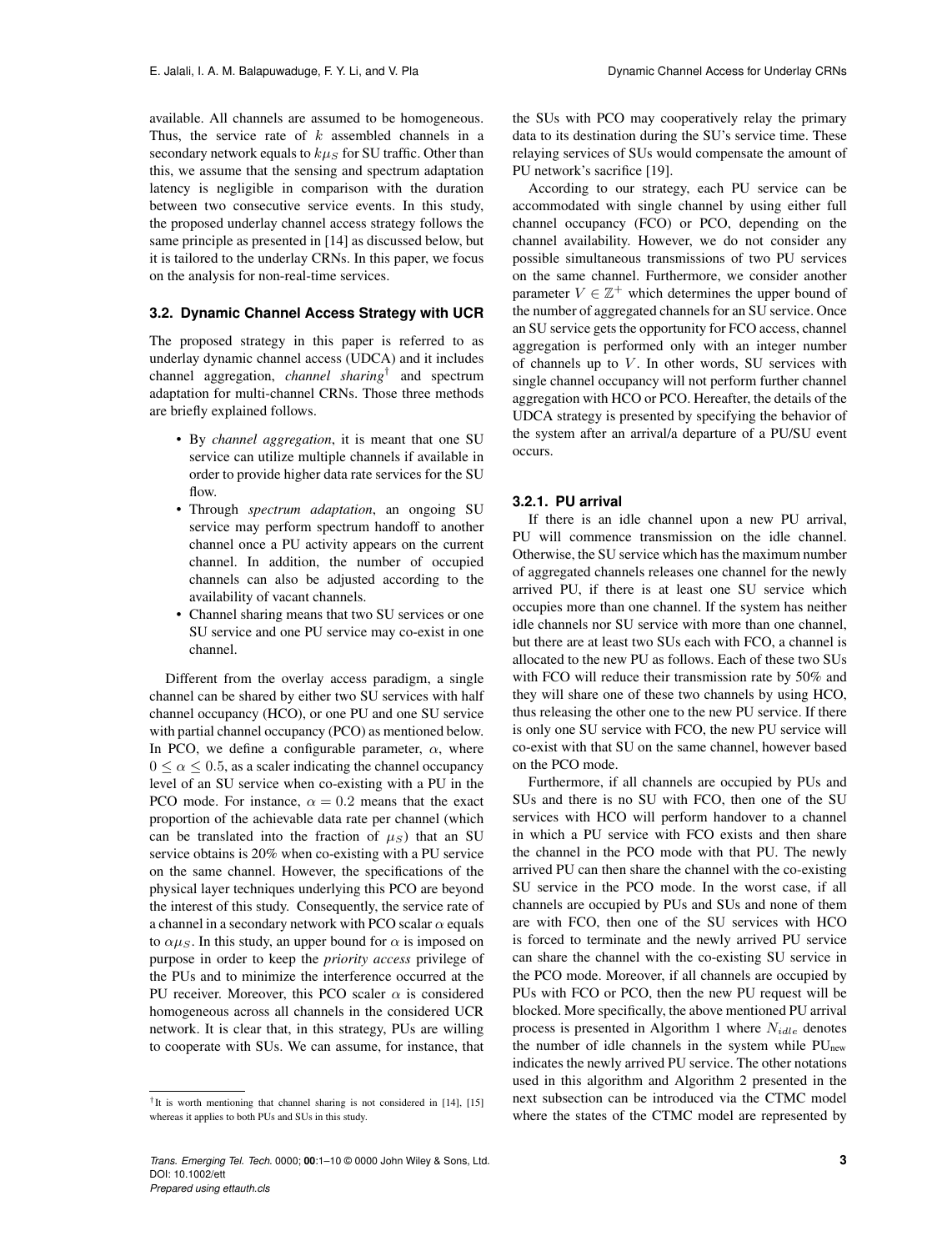<span id="page-4-0"></span>if  $N_{idle} > 0$  then | PU<sub>new</sub> is commenced on an idle channel; else if  $N_{idle} == 0$  then if  $j_k > 0$  *for any*  $k \geq 2$  then The SU which has the maximum number of aggregated channels releases one channel for  $PU_{new}$ ; else if  $j_k == 0 \; \forall k \geq 2$  then if  $j_1 \geq 2$  then two SUs with FCO will share one of their channels by using HCO while the other one is released to  $PU_{\text{new}}$ ; else if  $j_1 == 1$  then PU<sub>new</sub> will co-exist with the SU with FCO on the same channel, however, using PCO; else if  $(i_1 == 0$  *AND*  $i_b > 0$  *AND*  $i > 0$ *)* then One of the SUs with HCO will perform a handover to a channel in which there is a PU service with FCO and then they share the channel in the PCO mode; PUnew will share the channel with the other SU in the PCO mode; else if  $(j_1 == 0$  *AND*  $j_h \ge 0$  *AND*  $i == 0$ *)* then One of the SUs with HCO is forced to terminate; PUnew will share the channel with the other SU in the PCO mode; else if  $(j_1 == 0$  *AND*  $j_h == i == 0$ *)* then  $\perp$  PU<sub>new</sub> will be blocked.

Algorithm 1: UDCA channel access upon a PU arrival.

<span id="page-4-1"></span>

if  $i_{\alpha} \geq 2$  then Two PUs with PCO will be upgraded to FCO; Their co-existing SUs share the vacant channel with HCO; else if  $i_{\alpha} == 1$  then The PU with PCO will be upgraded to FCO; Its co-existing SU also upgrades to FCO; else if  $(i_\alpha == 0$  *AND*  $j_h > 0$ *)* then Two SUs with HCO upgrade to FCO; else if  $(i_{\alpha} == 0$  *AND*  $j_h == 0$ *)* then The SU with the minimum number of channels  $(< V)$  will occupy the vacant channel; else if *departed PU was in PCO* then if  $i_{\infty} > 0$  then

One of the PUs with PCO upgrades to FCO;

Its co-existing SU performs spectrum handover to the channel where the PU departs and shares the vacant channel using HCO;

else if  $i_{\alpha} == 0$  then

The co-existing SU upgrades to FCO.

Algorithm 2: UDCA channel access upon a PU departure.

 $\mathbf{x} = (i_{\alpha}, i, j_{\alpha}, j_{h}, j_{1}, j_{2}, \cdots, j_{k}, \cdots, j_{V})$ . Here  $i_{\alpha}$  and  $j_{\alpha}$  denote the number of PU and SU services with PCO respectively<sup>[‡](#page-4-2)</sup>. Moreover,  $j_k$  and  $i$  denote the number of SU services that aggregate  $k = 1, 2, \cdots, V$  channels, and the number of PU services with FCO respectively. The number of ongoing SU services with HCO is denoted as  $j_h$ .

## **3.2.2. PU departure**

Once a PU service with FCO departs while there are two or more ongoing PU services existing with PCO, then two of them will be updated to full channel access by changing

its transmission rate from PCO to FCO. At the same time, their co-existing SU services perform spectrum handover to the newly vacant band and share the channel with each other using HCO. On the other hand, if there is only one PU service with PCO upon a departure of a PU with FCO, the co-existing SU service can also increase its transmission rate and upgrade to FCO. Moreover when a PU service with FCO is finished while there are no other ongoing PU services with PCO, one of the SUs with HCO will access the vacant channel by channel aggregation. Moreover, if all ongoing SU services have FCO or occupy more than one channel, then the SU service with the minimum number of aggregated channels (given that it is lower than  $V$ ) will occupy the newly idle channel.

When a PU service with PCO is finished while there are more ongoing PU services existing with PCO, then

<span id="page-4-2"></span><sup>&</sup>lt;sup>‡</sup>Note that, in any state,  $i_{\alpha} = j_{\alpha}$  since PCO mode of a channel always means the channel is occupied by one PU and one SU service. However we keep both components in our notation since they represent numeric information on two different types of users in the network.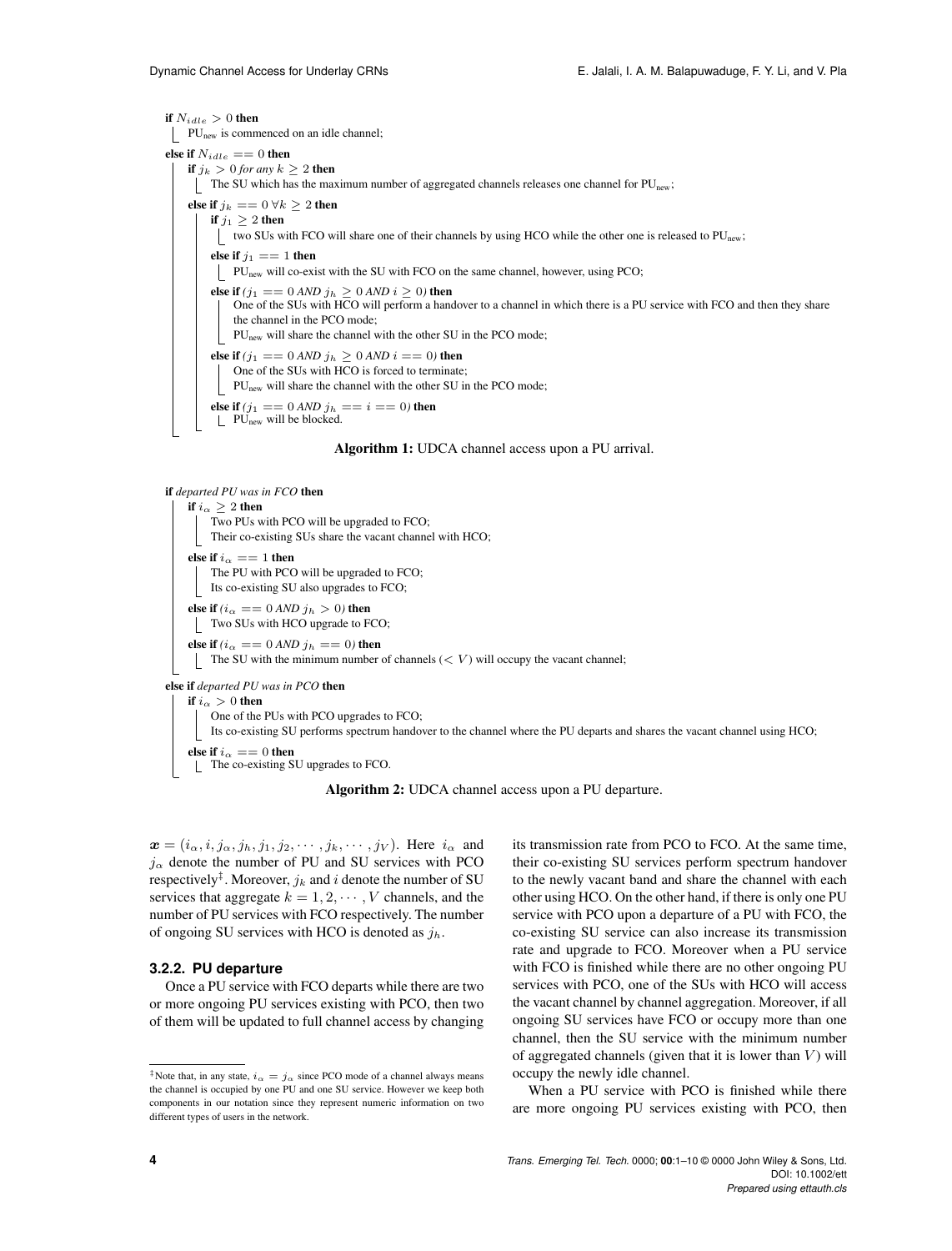<span id="page-5-0"></span>

**Figure 2.** Possible state transitions from the original channel occupancy state  $x = (0, 2, 0, 0, 2, 0)$  under different events given that  $M = 4$ ,  $W = 1$  and  $V = 2$ . Upon a PU arrival, Ch. 2 is shared in the PCO mode by  $PU_3$  and  $SU_1$ . Upon an SU arrival, it is shared by  $SU_1$  and  $SU_3$  in the HCO mode. When  $PU_1$  departs,  $SU_1$  could aggregate Ch. 1 together with its already occupied channel, Ch. 2, since the upper bound for channel aggregation is  $V = 2$ . Similarly,  $SU_2$  aggregates Ch. 2 together with its already occupied channel, Ch. 4, if the service of  $SU<sub>1</sub>$  is finished.

<span id="page-5-1"></span>

**Figure 3.** State transition diagram for the UDCA strategy when  $M=W=V=1$ 

one of them will be updated to full channel by changing its transmission rate from PCO to FCO and its co-existing SU service performs spectrum handover to the channel in which the PU departs and shares the channel with the other SU service under HCO. On the other hand, if there are no other PU services with PCO upon a departure of a PU with PCO, the co-existing SU service increases its transmission rate and upgrades to FCO. Algorithm [2](#page-4-1) describes the PU departure event.

#### **3.2.3. SU arrival**

If there are multiple idle channels upon an SU arrival, the new SU service can access up to  $V$  channels. If all the channels are occupied, the ongoing SU service with the highest number of aggregated channels will donate one channel to the new SU service. This implies, correspondingly, that the donor SU must have at least 2 channels. Otherwise, one of the SU services with FCO will decrease its transmission rate as it degrades to HCO by

*Trans. Emerging Tel. Tech.* 0000; **00**[:1](#page-1-0)[–10](#page-1-1) © 0000 John Wiley & Sons, Ltd. **5** DOI: 10.1002/ett *Prepared using ettauth.cls*

allowing the new SU service transmit with HCO on the same channel. If all ongoing SU services are either with PCO or HCO, one of the PU services with FCO will share the channel with the new SU service. In the worst case, if none of the ongoing services (neither PUs nor SUs) are with FCO, the new SU request is blocked.

## **3.2.4. SU departure**

The same as in the PU departure event, the first priority after a channel vacancy upon an SU departure is given to the PU services with PCO. For instance, once an SU with PCO or HCO is departed, one of the PU services with PCO will upgrade to FCO. If all ongoing PU services have FCO, then one of the ongoing SU flows with PCO or HCO will get the chance for service upgrading in sequence. On the other hand, if the departed SU service was with FCO, then the ongoing SU with the minimum number of aggregated channels (if it is  $\langle V \rangle$  will occupy the vacant one by following the same rule as presented in Sec. 3.2.2.

## **4. CTMC ANALYSIS**

In this section, we develop a CTMC model in order to analyze the performance of the proposed underlay strategy.

## **4.1. CTMC Modeling for the UDCA Strategy**

As already mentioned, the states of the CTMC model can be represented by  $x =$  $(i_{\alpha}, i, j_{\alpha}, j_h, j_1, j_2, \cdots, j_k, \cdots, j_V)$ . Let S be the set of feasible states of the system such that  $S = {\mathbf{x}|i_{\alpha}, i, j_{\alpha}, j_{h}, j_{1}, j_{2}, \cdots, j_{V} \geq 0; i_{\alpha} =$  $j_{\alpha};b(\boldsymbol{x})\leq M\}$  where  $b(\boldsymbol{x})=i_{\alpha}+i+\frac{j_{h}}{2}+\sum_{k=1}^{V}kj_{k}.$ As an example, Fig. [2](#page-5-0) depicts the transition from a channel occupancy state upon different PU and SU arrival/departure events for the given scenario,  $M = 4, W = 1$  and  $V = 2$ . In addition, the complete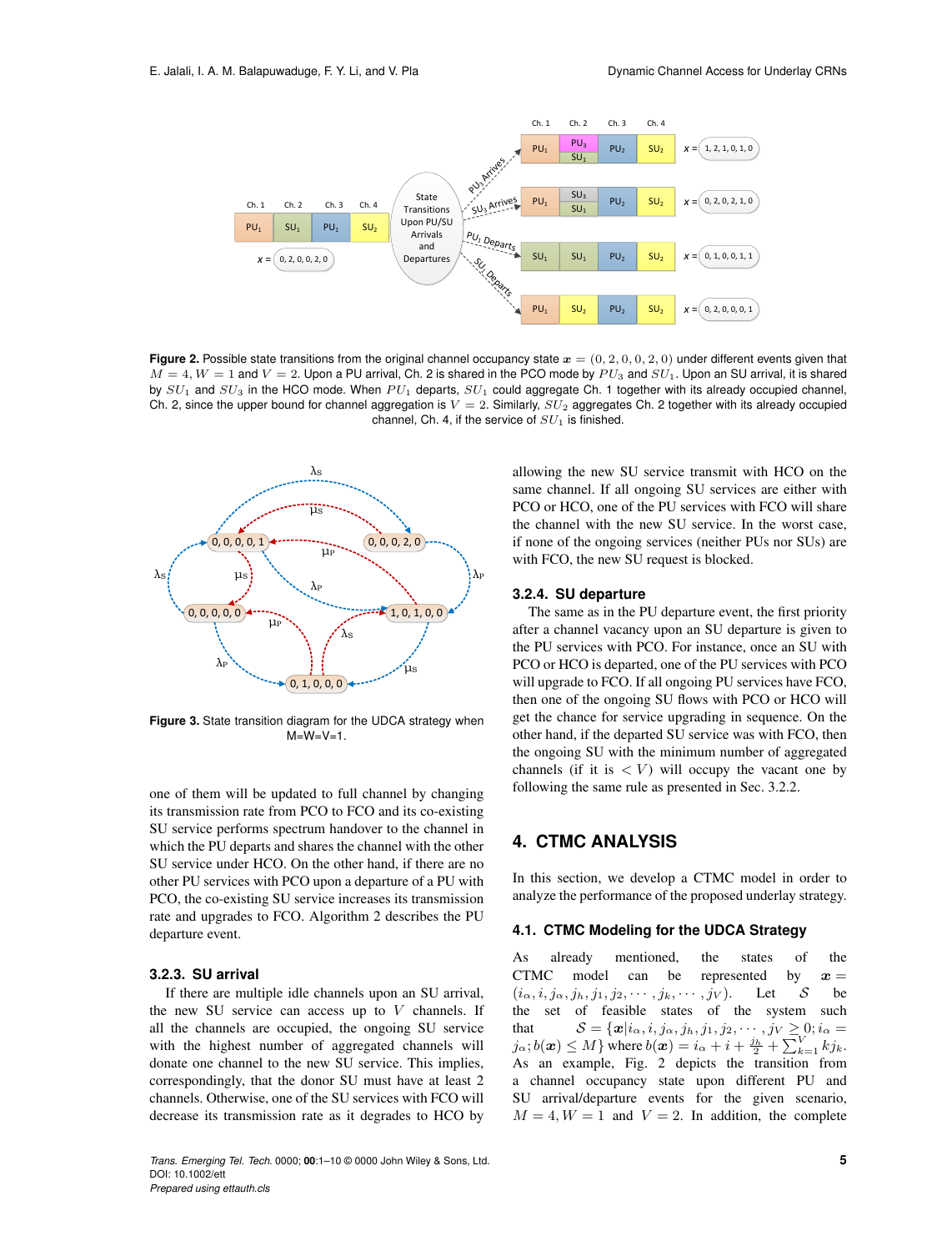state transition diagram for the case,  $M = W = V = 1$ , can be found in Fig. [3,](#page-5-1) which illustrates the state transitions associated with different PU and SU activities.

Furthermore, the steady state probability of being in state x is denoted as  $\pi_x$ . Given S and transitions in a CTMC, the global balance equations and the normalization equation can be constructed as  $\boldsymbol{\pi} \boldsymbol{Q} = \boldsymbol{0}, \ \sum_{\boldsymbol{x} \in \mathcal{S}} \pi_{\boldsymbol{x}} = 1,$ where  $\pi$  is the steady state probability vector and  $Q$ denotes the transition rate matrix. 0 is a row vector of 0's of an appropriate size. Given the state probabilities,  $\pi_x$ , the performance parameters can be derived, as presented below.

## **4.2. Performance Analysis of the UDCA strategy**

The capacity of a service in a CRN can be defined as the average number of service completions per time unit [\[14\]](#page-10-0). Let  $\rho_{PU}$  and  $\rho_{SU}$  be the capacity of PU and SU services, respectively. Then, we have

$$
\rho_{PU} = \sum_{\mathbf{x} \in \mathcal{S}} [(1-\alpha)i_{\alpha} + i] \mu_P \pi_{\mathbf{x}}, \tag{1}
$$

$$
\rho_{SU} = \sum_{\mathbf{x} \in S} \left[ \alpha j_{\alpha} + \frac{j_h}{2} + \sum_{k=1}^{V} k j_k \right] \mu_S \pi_{\mathbf{x}}.
$$
 (2)

A new SU service is blocked upon arrival when none of the ongoing services are with FCO. In other words, once each channel in the network is occupied by two services, i.e, the number of active services is equal to  $2M$ , the newly arrived SU will be blocked. Therefore the blocking probability of an SU service is given as

$$
P_B = \sum_{\substack{\boldsymbol{x} \in \mathcal{S} \\ (i_{\alpha} + j_{\alpha} + j_h) = 2M}} \pi_{\boldsymbol{x}}.
$$
 (3)

A forced service termination of an ongoing SU would happen when all channels are occupied by PUs and SUs upon a PU arrival and there is no SU service with FCO. The forced termination probability can therefore be expressed as the ratio between the mean forced termination rate,  $R_{FT}$ , and the rate of commenced SU services,  $\lambda_{CSU}$ . Since  $\lambda_{CSU} = (1 - P_B)\lambda_S$ , we have

$$
P_{FT} = \frac{R_{FT}}{\lambda_{CSU}} = \frac{\lambda_P}{(1 - P_B)\lambda_S} \sum_{\substack{\mathbf{x} \in \mathcal{S} \\ (i_{\alpha} + j_{\alpha} + j_h) = 2M, i_{\alpha} < M}} \pi_{\mathbf{x}}.
$$
\n(4)

Other than the above mentioned performance parameters, the average number of SU services in the system,  $N_{SU}$ , is also of interest.  $N_{SU}$  is defined as the number of SU services which start transmissions in the CRN, obtained by

$$
N_{SU} = \sum_{\boldsymbol{x} \in \mathcal{S}} \left[ j_{\alpha} + j_{h} + \sum_{k=1}^{V} j_{k} \right] \pi_{\boldsymbol{x}}.
$$
 (5)

## **4.3. Revisit the CTMC Model for the Overlay Strategy**

In order to compare the performance of the proposed underlay strategy with that of the earlier studied overlay strategy which supports neither PCO nor HCO allocations, we revisit briefly the overlay strategy presented in [\[14\]](#page-10-0) in which PU and SU services always occupy an integer number of channels using FCO. In addition to the upper bound, a lower bound  $W \in \mathbb{Z}^+$  channels was also defined for channel assembling of SU services. Therein the states of the CTMC model corresponding to this overlay scheme can be represented by  $y =$  $(i_P, j_W, j_{W+1}, \cdots, j_k, \cdots, j_V)$  where  $i_P$  denotes the number of PU services with single channel occupancy and  $j_k$  represents the number of SU services that aggregate  $k =$  $W, W + 1, \cdots, V$  channels respectively. In this overlay strategy,  $S'$ ,  $b(y)$  and  $\pi y$  hold the corresponding meanings as  $S, b(x)$  and  $\pi_x$  in the underlay strategy. Therefore  $\mathcal{S}' = {\bf y}|i_P, j_W, j_{W+1}, \cdots, j_V \geq 0; b({\boldsymbol y}) \leq M\}$  where  $b(\mathbf{y}) = i_P + \sum_{k=N}^{V} k j_k$ . Similarly the mathematical expressions to calculate performance parameters in the overlay strategy are expressed as follows.

The capacity of PU and SU services is given by,

$$
\rho'_{PU} = \sum_{\mathbf{y} \in \mathcal{S}'} i\mu_P \pi_{\mathbf{y}} \text{ and } \rho'_{SU} = \sum_{\mathbf{y} \in \mathcal{S}'} \sum_{k=W}^{V} k j_k \mu_S \pi_{\mathbf{y}} \tag{6}
$$

respectively. According to the overlay strategy in [\[14\]](#page-10-0), a new user is blocked when the number of idle channels plus the total number of channels that can be donated by ongoing users is fewer than  $W$  channels. Thus the blocking probability of new SU arrivals is given by

$$
P'_B = \sum_{\substack{\boldsymbol{y} \in S'\\ [M-b(y)+\sum_{k=W+1}^V(k-W)j_k] < W}} \pi_{\boldsymbol{y}}.\tag{7}
$$

The forced termination probability can be expressed as

$$
P'_{FT} = \frac{R'_{FT}}{\lambda'_{CSU}} = \frac{\lambda_P}{(1 - P'_B)\lambda_S} \sum_{\substack{\mathbf{y} \in \mathcal{S}', \ b(y) = M \\ j_W > 0, \ j_n = 0, \ \forall n > W}} \pi_{\mathbf{y}},
$$
\n(8)

where  $R'_{FT}$  and  $\lambda'_{CSU}$  denote the mean forced termination rate and the rate of commenced SU services respectively. Similarly, the average number of SU services in the system is obtained as

$$
N'_{SU} = \sum_{\mathbf{y} \in \mathcal{S}'} \sum_{k=W}^{V} j_k \pi_{\mathbf{y}}.
$$
 (9)

## **4.4. Cost and Gain Analysis**

Conceptually, the proposed underlay access strategy can provide higher capacity for SUs, however, at the cost of lower capacity for PUs. Therefore, it is of interest to assess the gain against the cost when employing UDCA. Correspondingly, we define two parameters,  $\rho_{cost}$  as the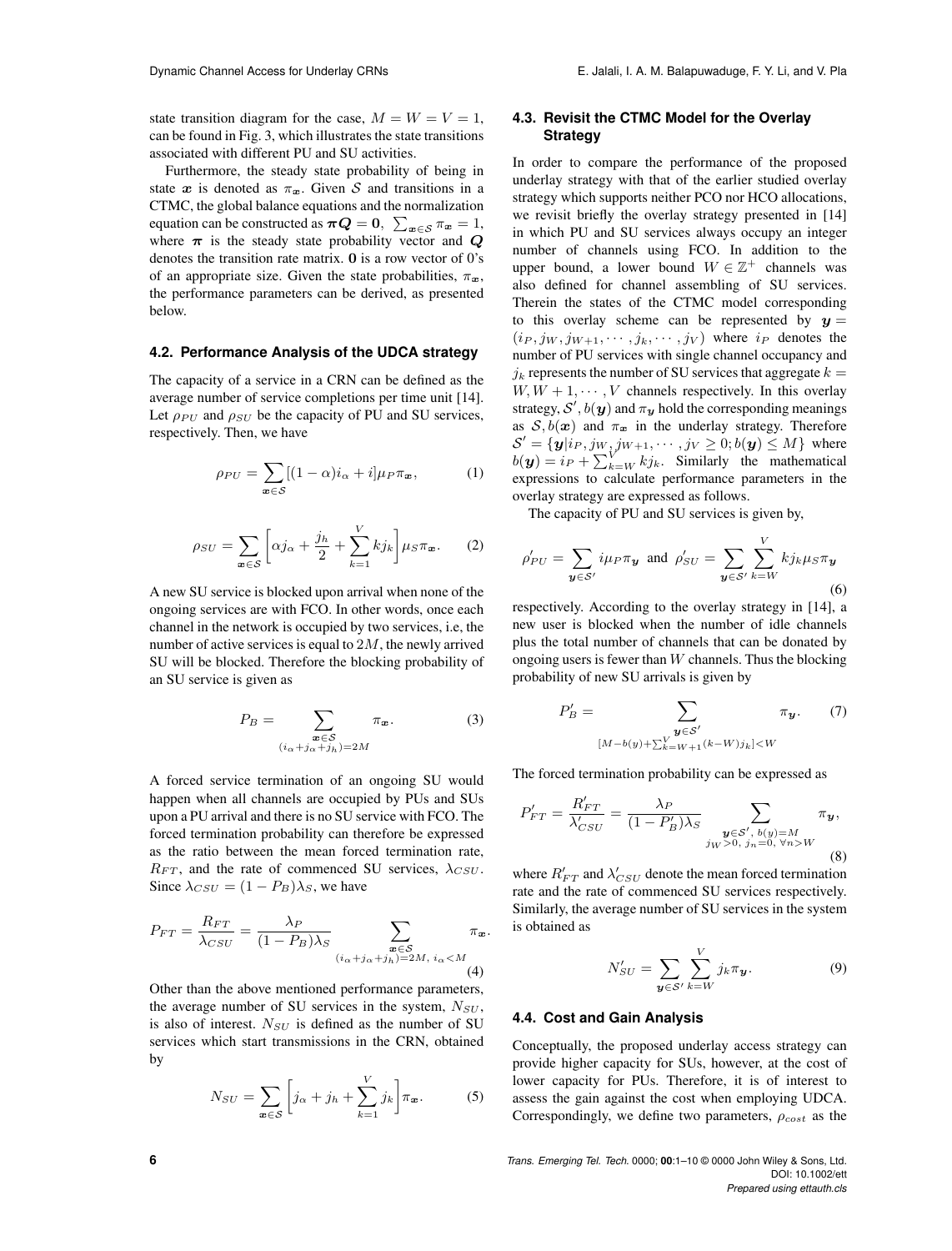capacity that the *primary network* loses due to PCO compared with the overlay strategy, and  $\rho_{gain}$  as the capacity that the *secondary network* gains due to PCO compared with the overlay strategy, as

$$
\rho_{cost} = \rho'_{PU} - \rho_{PU} \text{ and } \rho_{gain} = \rho_{SU} - \rho'_{SU} \quad (10)
$$

Moreover, we introduce a cost-gain indicator (CGI) which is defined as the ratio between the capacity gain and the capacity cost functions, i.e.,

<span id="page-7-2"></span>
$$
CGI = \frac{\rho_{gain}}{\rho_{cost}}.\tag{11}
$$

The value of the CGI varies according to different traffic conditions such as service and arrival rates of users as well as  $\alpha$ . When the CGI value is greater than one, it indicates that the proposed scheme outperforms the overlay scheme. The impact of such conditions upon CGI is analyzed in the numerical results presented below.

## **5. NUMERICAL RESULTS AND DISCUSSIONS**

This section evaluates the performance of the proposed underlay strategy in comparison with the existing overlay strategy proposed in [\[14\]](#page-10-0). Unless otherwise stated, the following reference scenario is deployed for performance evaluation. Consider a CRN with  $M = 6$  channels. The upper bound for channel assembling,  $V = 2$  is configured for both strategies while the lower bound  $W = 1$  is meant only for the overlay strategy. The default values of the arrival and service rates are set as  $\lambda_P = 1$ ,  $\lambda_S = 2$ ,  $\mu_P =$ 0.5 and  $\mu$ <sub>S</sub> = 1 respectively. The units of these parameters could be services or flows per unit of time. We vary one of those parameters to evaluate the behavior of the performance metrics while keeping the other parameters constant.

## **5.1. SU and PU Network Capacity**

Fig. [4](#page-7-0) and Fig. [5](#page-7-1) illustrate the secondary network and primary network capacity respectively as a function of the PU arrival rate under different configurations of the PCO scaler,  $\alpha$ . Jointly considering both figures, it is clear that the SU capacity becomes higher and the PU capacity becomes lower with higher values of  $\alpha$ . Since  $\alpha$  indicates the channel occupancy level of an SU service under the PCO mode, the SU network completes a larger number of services per time unit when  $\alpha$  becomes higher. The impact of  $\alpha$  is dominant when the PU arrival rate is high. In comparison with the overlay strategy, the SU network capacity can be increased tremendously when adopting the proposed underlay strategy. For instance, when  $\lambda_P = 5$ , the underlay SU capacity is about 4 times as high as the overlay SU capacity when  $\alpha = 0.2$ , and it is about 3 times as high as when  $\alpha = 0.1$ . Consequently, the PU capacity becomes lower, however, the capacity degradation is not more than 25%.

<span id="page-7-0"></span>

**Figure 4.** SU capacity as a function of PU arrival rate.

<span id="page-7-1"></span>

**Figure 5.** PU capacity as a function of PU arrival rate.

## **5.2. Cost against Gain Comparison**

Fig. [6](#page-8-0) illustrates the SU capacity gain and the PU capacity loss as a function of the SU service rate,  $\mu_S$ , for  $\alpha = 0.2$ and  $\alpha = 0.5$  respectively. At a first glance, it is shown that the capacity gain is improved when  $\alpha$  is increased, however at a cost of PU capacity loss. Moreover, in the CRN with  $\alpha = 0.2$ , capacity gain outweighs capacity loss when  $\mu$ <sub>S</sub> > 0.09. Note that when  $\alpha$  = 0.5, in order to achieve the benefit, i.e.,  $\rho_{gain} > \rho_{cost}$ , the service rate of the secondary network has to be greater than 0.18. This is expected since a higher value of the PCO scaler leads to lower PU capacity in the proposed strategy. Hence, an optimal selection of  $\alpha$  for a given scenario is recommended. From another perspective, if the primary network is not willing to undergo more than 0.01 capacity loss when  $\alpha = 0.2$ , then the proposed underlay strategy cannot be recommended when  $\mu<sub>S</sub> < 0.35$ , as shown in Fig. [6.](#page-8-0)

In order to further analyze this tradeoff, we observe the cost-gain indicator, CGI, given by [\(11\)](#page-7-2) as a function of the PU arrival rate in Fig. [7.](#page-8-1) From this figure we can observe how the CGI value increases with a decreasing  $\alpha$  and how it decreases with an increasing  $\lambda_P$ . When  $\lambda_P$ becomes higher, the capacity of the primary network also increases as observed in Fig. [5](#page-7-1) in both strategies. However,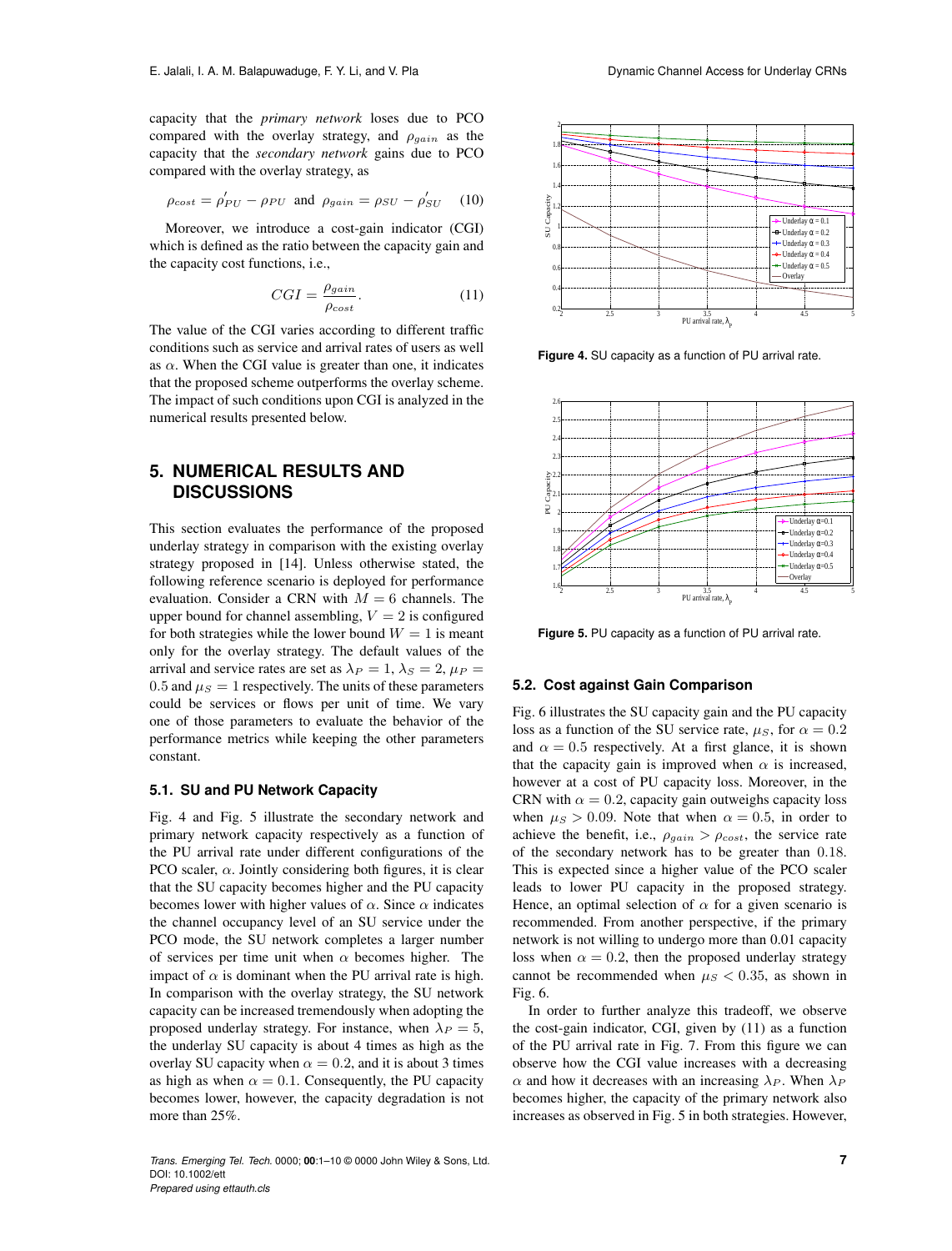<span id="page-8-0"></span>

**Figure 6.** SU capacity gain versus PU capacity cost as a function of SU service rate.

<span id="page-8-1"></span>

<span id="page-8-2"></span>0.2 0.4 0.6 0.8  $\frac{1}{12}$  1.4 1.6 1.8 2  $10^{−7}$  $10^{-6}$  $10^{-5}$ <sub> $\blacksquare$ </sub>  $10^{-4}$ <sup>10</sup>−3 <sup>10</sup>−2  $10^{-1}$ <sub>1</sub>  $10^{0}$   $\blacksquare$ **Blocking** Overlay  $\lambda_{\rm e} = 2$ Overlay  $\lambda_{\rm S} = 1$ Underlay  $\lambda_{\rm S} = 2$ Underlay λ S = 1

**Figure 8.** Blocking probability as a function of PU arrival rate when  $\alpha = 0.5$ .

P

<span id="page-8-3"></span>

**Figure 7.** The cost-gain indicator, CGI, as a function of PU arrival rate.

**Figure 9.** Forced termination probability as a function of PU arrival rate when  $\alpha = 0.5$ .

the rate of capacity increase is lower in the overlay strategy. This observation implies that  $\rho_{cost}$  will obtain a higher value when  $\lambda_P$  is increased. Similarly, even though the SU capacity decreases as observed in Fig. [4](#page-7-0) in both strategies, the descending rate is sharper when the overlay strategy is employed, implying that  $\rho_{gain}$  is getting lower with an increasing  $\lambda_P$ . Therefore the resulting CGI value monotonically decreases as  $\lambda_P$  increases. Once the system is configured with a small  $\alpha$ , the capacity loss occurred in the PU network becomes less significant. Conversely, it is higher at a larger  $\alpha$ . Then, CGI becomes larger as  $\alpha$ decreases.

## **5.3. Blocking and Forced Termination Probabilities**

Fig. [8](#page-8-2) and Fig. [9](#page-8-3) demonstrate the benefit of adopting the underlay channel access strategy with respect to blocking probability and forced termination probability. In Fig. [8,](#page-8-2) we provide the new user blocking probability as a function of the PU arrival rate, for two different SU arrival rates. As expected, the blocking probability of the new SU services exhibits a monotonic increasing trend when more PUs arrive per time unit and it becomes higher for a higher SU arrival rate. This is due to the fact that higher channel occupancy by PUs diminishes the chances for channel access by new SU requests. In this case, we also observe that the proposed underlay strategy outperforms significantly the existing overlay strategy, represented by lower blocking probability for SUs.

It is known that dropping ongoing calls is more annoying than blocking new call arrivals. Therefore, minimizing the forced terminations of the secondary services should be an important principle for designing channel access schemes. The forced termination probability of the ongoing SU sessions in Fig. [9](#page-8-3) also exhibits a similar trend as observed in blocking probability with varying  $\lambda_P$ . With the overlay strategy, the interrupted SUs which cannot perform spectrum handover are forced to terminate their sessions. Using the underlay strategy, however, they can access channels which are occupied by other users with FCO instead of being terminated. Thus the forced termination probability is also greatly reduced. According to the obtained numerical results, the proposed UDCA strategy results in a remarkable performance improvement due to the significant decrements of blocking and forced termination probabilities, although there is a capacity drop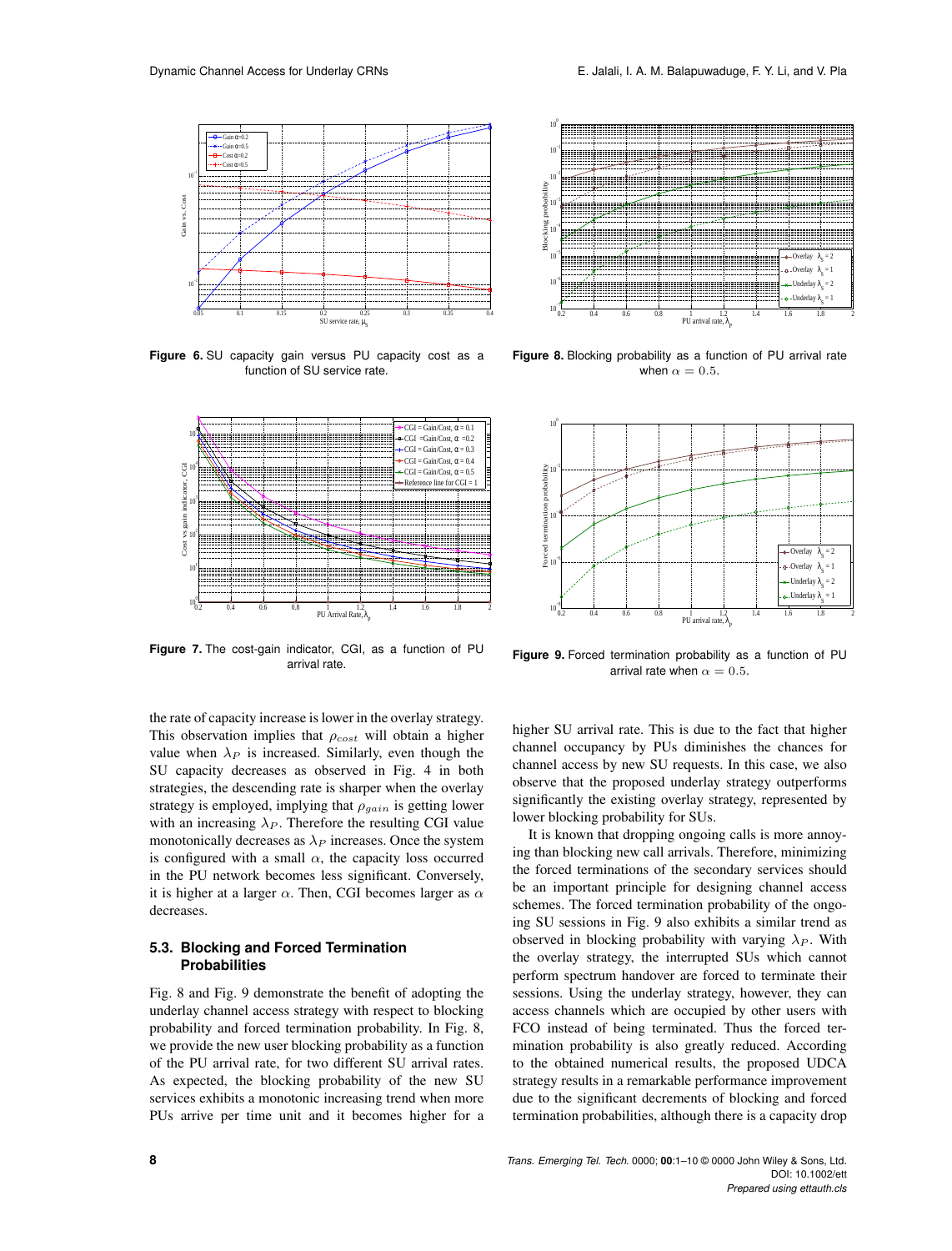<span id="page-9-12"></span>

**Figure 10.** Average number of SU services as a function of SU arrival rate.

in the primary network. However this capacity cost can be bounded by selecting appropriate values for  $\alpha$  in the PCO mode as discussed in Sec. 5.2.

## **5.4. Average Number of SU Services in the System**

Fig. [10](#page-9-12) compares the average number of SU services that would be commenced in the proposed scheme in comparison with the existing overlay scheme. As  $\lambda_S$ increases, the underlay strategy performs much better than the overlay scheme. For instance, at  $\lambda_s = 2$ , the number of SU services that can be commenced with the underlay strategy is four times larger than that of the overlay scheme. However, both schemes can admit new sessions only up to a certain limit since they have a capacity upper bound due to the finite number of resources.

# **6. CONCLUSIONS**

In this paper, we have proposed a novel channel access strategy for underlay CRNs. We examine when as well as to what extent a multi-channel CRN obtains benefits by adopting the proposed strategy. Depending upon the maximum allowable interference level, SUs can select an appropriate partial channel occupancy parameter,  $\alpha$ , which directly determines the transmission opportunity of an SU service in a channel. We model this underlay strategy by using CTMCs and evaluate its performance in terms of several system-centric parameters. For the identified scenarios, the gain of the proposed strategy outweighs the cost. This is especially evident when  $\alpha$  is small, or the primary network is lightly loaded.

# **REFERENCES**

<span id="page-9-0"></span>1. Hossain E, Niyato D, Han Z. Dynamic spectrum access and management in cognitive radio networks.

Cambridge University Press 2009, 1st Ed: 39-74.

- <span id="page-9-1"></span>2. Inage K, Fujii T, Muraoka K, Ariyoshi M. Capacity conservation ratio: a novel interference constraint for spectrum sharing. *Transactions on Emerging Telecommunications Technologies* Jul. 2013; 24(7-8): 672-682.
- <span id="page-9-2"></span>3. Pischella M, Ruyet DL. Adaptive resource allocation and decoding strategy for underlay multi-carrier cooperative cognitive radio systems. *Transactions on Emerging Telecommunications Technologies* Jul. 2013; 24(7-8): 748-761.
- <span id="page-9-8"></span>4. Khoshkholgh MG, Navaie K, Yanikomeroglu H. Access strategies for spectrum sharing in fading environment: Overlay, underlay, and mixed. *IEEE Transactions on Mobile Computing* Dec. 2010; 9(12): 1780-1793.
- <span id="page-9-3"></span>5. Joshi DR, Popescu DC, Dobre OA. Joint spectral shaping and power control in spectrum overlay cognitive radio systems. *IEEE Transactions on Wireless Communications* Sep. 2012; 60(9): 2396- 2401.
- <span id="page-9-4"></span>6. Pereira RC, Souza RD, Pellenz ME. Overlay cognitive radio with multiple secondaries and its application to wireless mesh networks. *in Proc. IEEE VTC Spring*, Barcelona, Spain, Apr. 2009.
- <span id="page-9-5"></span>7. Federal Communications Commission (FCC), Spectrum policy Task force report, *Technical report*, Nov. 2002, available at http://hraunfoss.fcc.gov/edocs\_public/attachmatch/DOC-228542A1.pdf
- <span id="page-9-6"></span>8. Hussain SI, Abdallah MM, Alouini M.-S., Qaraqe K, Hasna M. Relay selection in underlay cognitive networks with fixed transmission power nodes. *Transactions on Emerging Telecommunications Technologies* Jul. 2013; 24(7-8): 734-747.
- <span id="page-9-7"></span>9. Hu H, Zhu Q. Dynamic spectrum access in underlay cognitive radio system with SINR constraints. *in Proc. Wireless Commun., Networking and Mobile Comput. (WiCOM)*, Beijing, China, Sep. 2009.
- <span id="page-9-9"></span>10. Oh J, Choi W. A hybrid cognitive radio system: A combination of underlay and overlay approaches. *in Proc. IEEE VTC Fall*, Ottawa, ON, Canada, Sep. 2010.
- 11. Bansal G, Hossain J, Bhargawa VK, Le-Ngoc T. Subcarrier and power allocation for OFDMAbased cognitive radio systems with joint overlay and underlay spectrum access mechanism, *IEEE Transactions on Vehicular Technology* May 2013; 62(3): 1111-1122.
- <span id="page-9-10"></span>12. Jiang X, Wong K-K, Zhang Y, Edwards D. On hybrid overlay-underlay dynamic spectrum access: Doublethreshold energy detection and Markov model, *IEEE Transactions on Vehicular Technology* Oct. 2013; 62(8): 4078-4083.
- <span id="page-9-11"></span>13. Younis O, Kant L, Chang K, Young K, Graff C. Cognitive MANET design for mission-critical networks, *IEEE Communications Magazine* Oct.